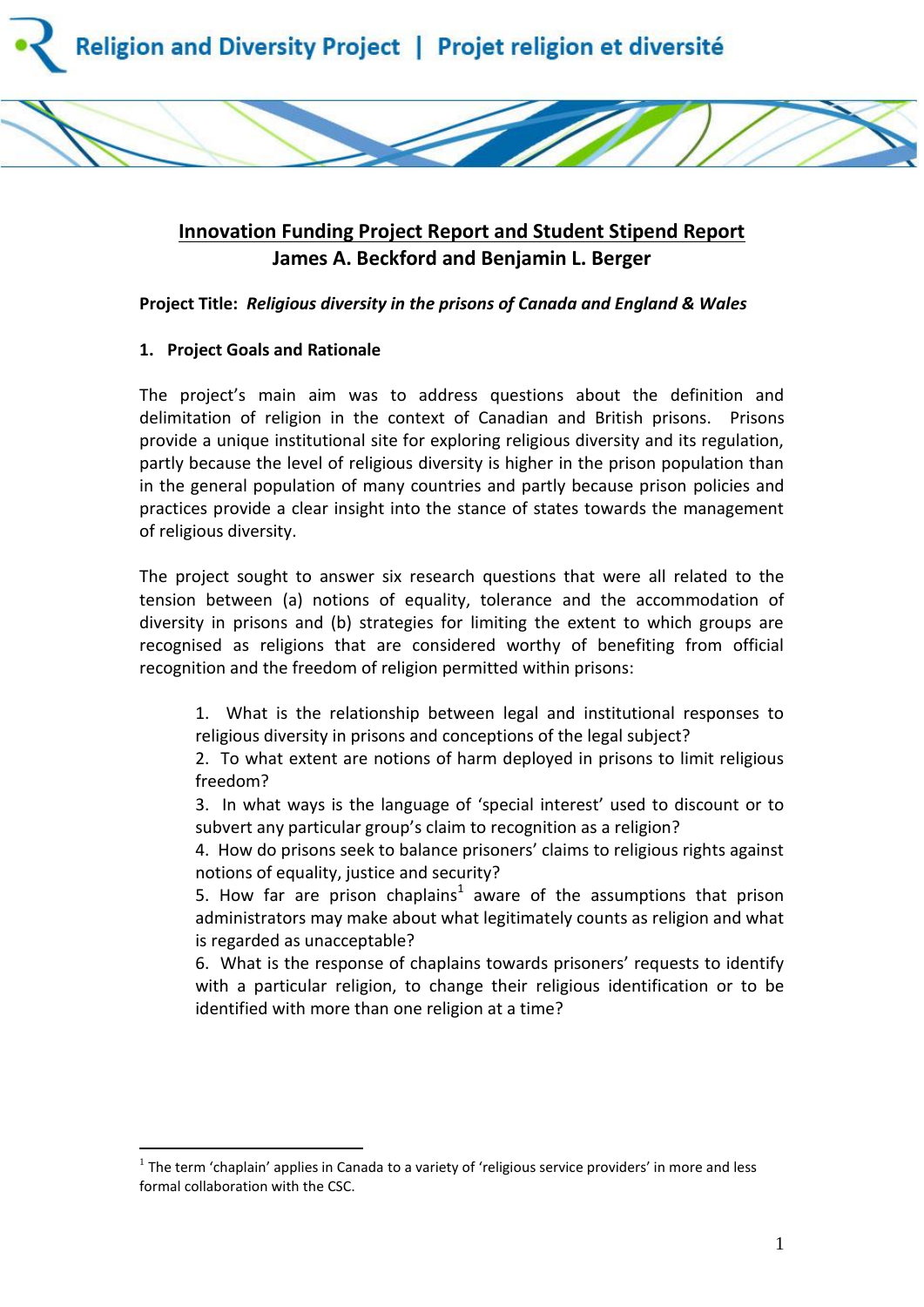



### **2. Researchers and Students Involved**

#### **Co-investigators**

- James A. Beckford, Dept of Sociology, University of Warwick, UK
- Benjamin Berger, Osgoode Hall Law School, York University, Toronto

#### **Research Assistant**

Ilona Cairns, University of Aberdeen

#### **Consultants**

- William Closson James, Queen's University, Kingston
- Winnifred Fallers Sullivan, SUNY Buffalo Law School, USA

#### **3. Methods**

a) A review of public policies, official publications and academic literature on each country's provision of spiritual and religious care to prisoners, with due regard to changes since the 1960s.

b) Semi-structured telephone interviews with a sample of about 20 serving chaplains in Canada and 20 in England and Wales. The selection of informants was by 'snowball sampling' tempered by an attempt to ensure that the sample matched the proportion of prisoners identified with Islam, Hinduism and Sikhism<sup>2</sup> within each country's prison population and contained chaplains serving in a variety of prisons. Recording and transcription of interviews were possible in all cases.

c) An analysis of legal cases concerning religion in Canadian and British prisons since the 1960s to see whether increasing religious diversity is associated with changing patterns of litigation.

#### **4. Ethics, permissions**

 $\overline{a}$ 

Applications for ethical approval of the project were submitted to the University of Victoria and the University of Warwick in the late summer of 2010. Applications were also submitted to the Correctional Service of Canada (CSC) and to the Prison Service of England & Wales (PSEW) for permission to conduct interviews with chaplains. Delays were experienced at every stage of these processes, and the final

 $2^2$  For reasons of practicability the project focused on these three faiths alone, but it should be noted that service providers from other faith traditions are also present in Canadian and British prisons and might be a suitable subject for future research.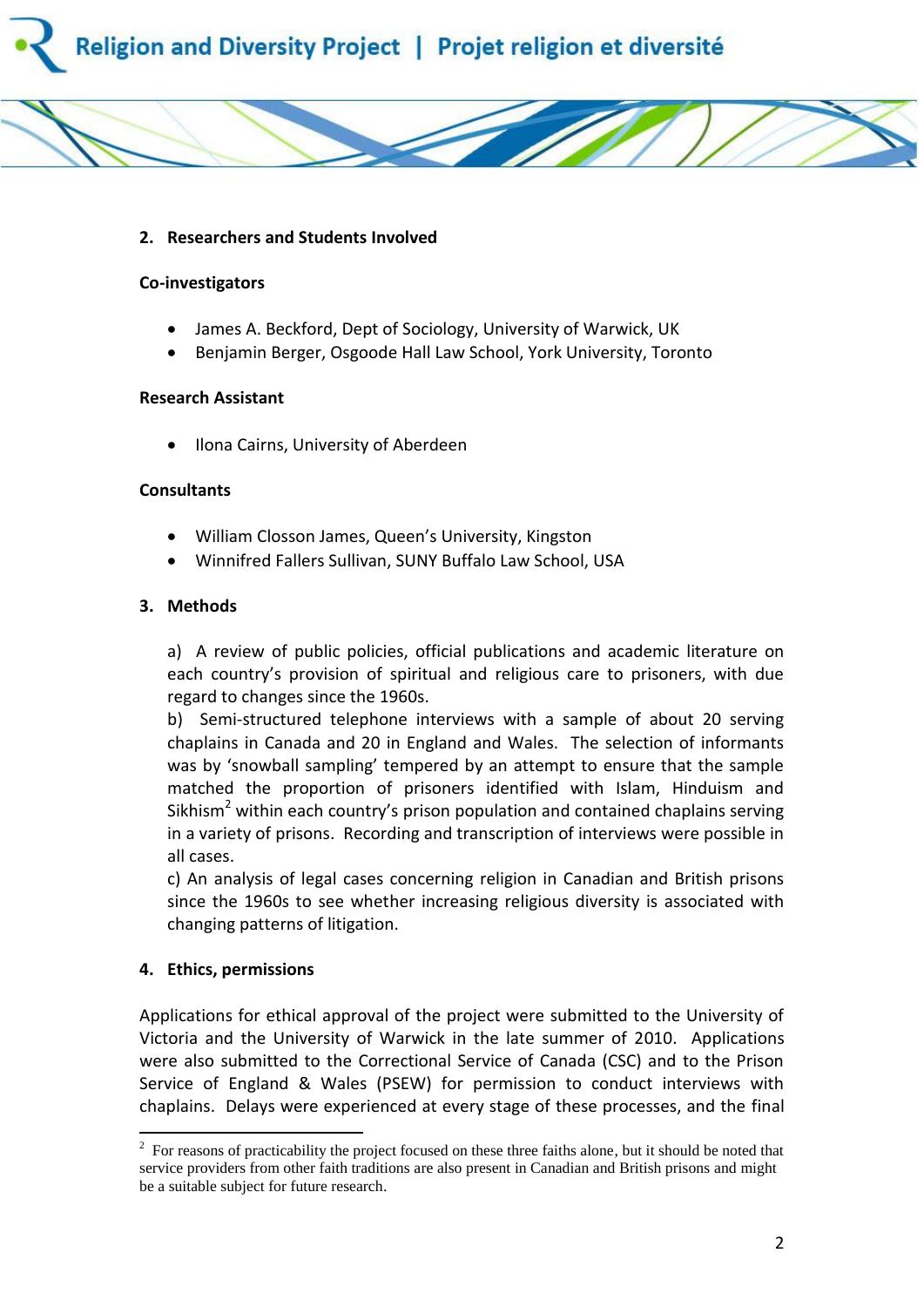

clearance was not received until  $12<sup>th</sup>$  October 2010 in England & Wales and 24<sup>th</sup> January 2011 in Canada.

With the assistance of Hindu, Muslim and Sikh Faith Advisers to the PSEW, contact was made with potential interviewees in England & Wales without delay, and interviews began in November 2010. The process took much longer in Canada despite the support offered by the Director of Chaplaincy Services for CSC. Interviews could not begin until the end of April 2011.

# **5. Summary of activities**

Year 1 (August 2010 – July 2011)

A prompt start was made on: background reading about religion and prisons; searching websites; assembling relevant official documents (e.g. Canadian laws and table of cases; British prison law and official inspection reports); and compiling a bibliography in the EndNote package.

After extensive discussion, the researchers agreed on a schedule of interview questions, a detailed sheet of information about the project for the benefit of interviewees, and a consent form to be completed by all interviewees.

Protracted negotiations began with representatives of PSEW and CSC about gaining access to lists of chaplains from which interviewees could be selected. In the event, it proved impossible – despite repeated pressure from the researchers and the help of intermediaries – to gain access to more than 16 interviewees in Britain and 8 in Canada. The apparent lack of Hindu, Sikh, or Muslim chaplains or religious service providers in some regions of Canada also limited the potential roster of interviewees.

Interviews were conducted in the UK between November 2010 and May 2011 with 4 Hindu chaplains, 10 Muslim chaplains – including 2 women – and 2 Sikh chaplains. Interviews ranged in length between 21 and 72 minutes, with an average of 43 minutes. All interviews were recorded, transcribed and coded for analysis in the qualitative data analysis package NVivo 9. In fact, a good portion of Ms Cairns' time was redirected to assisting Dr Beckford with the transcription of his interviews while she was awaiting access to interviewees in Canada.

Interviews were conducted in Canada between April and July 2011 with 7 Muslim chaplains and 1 Sikh chaplain. Interviews ranged in length between 33 and 107 minutes, with an average of 57 minutes. All interviews were recorded, transcribed and coded for analysis in NVivo 9.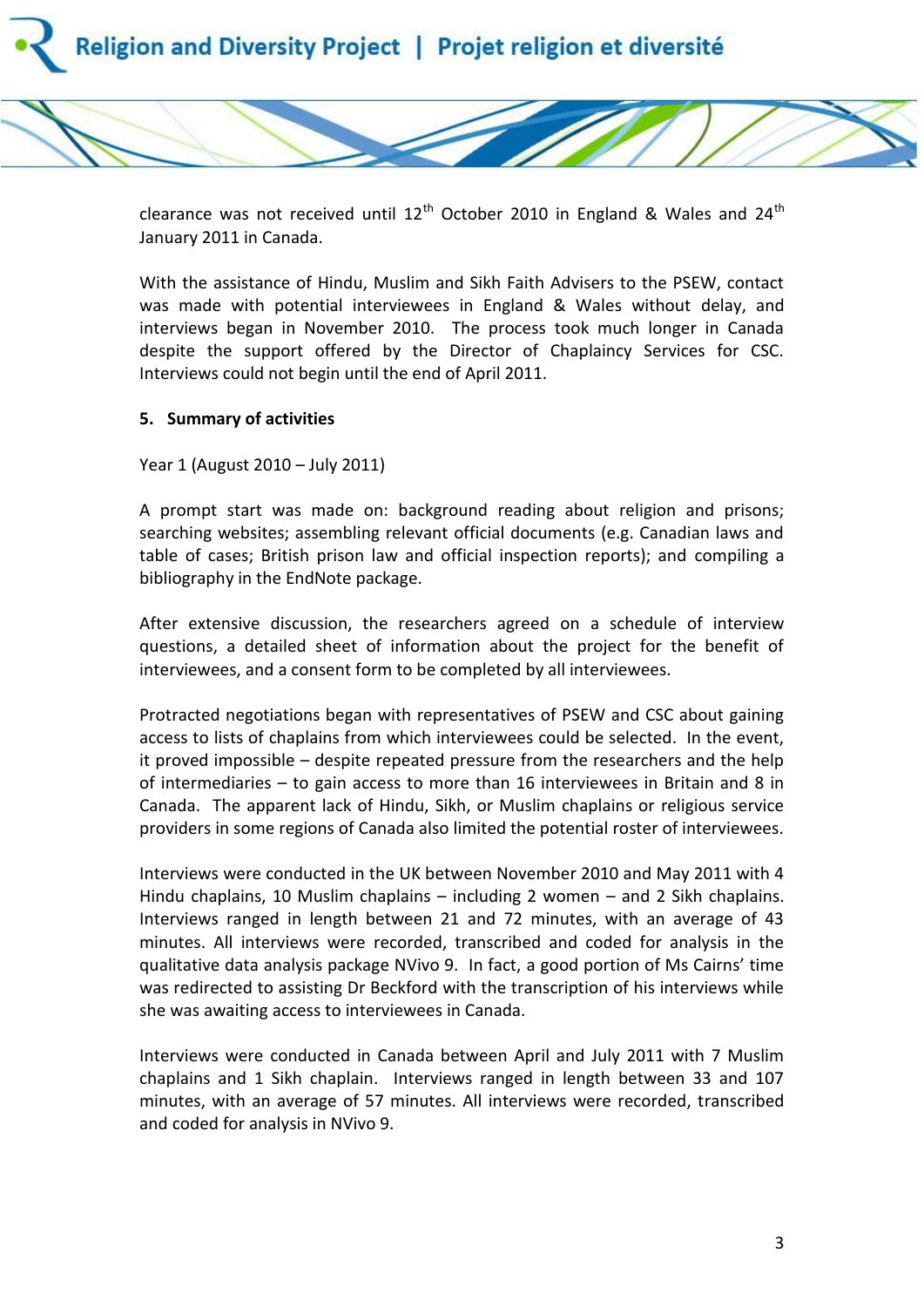

Year 2 (August 2011 – July 2012)

Two significant changes took place in the summer of 2011. Dr Berger moved from the University of Victoria to Osgoode Hall Law School, York University; and Ms Cairns moved from the University of Victoria to the University of Aberdeen, Scotland to begin doctoral research in the Law School.

In view of the delays and difficulties experienced in gaining access to interviewees in Canada, an application was successfully made to extend the project by one year. A supplementary grant of \$3,000 was made so that Ms Cairns could continue to work on the project after moving to Scotland by helping with the coding and analysis of the data and by pressing to increase the number of interviews to be conducted in Canada. In the event, the expected interviews did not materialise, but Dr Beckford and Ms Cairns were able to complete coding of the 24 interview transcripts and preliminary analysis of the findings in the Spring of 2012.

#### **6. Provisional findings**

Analysis of the interview transcripts and background documents is still in process, but provisional findings include the following:

1. The fact that it proved so difficult to obtain the target number of interviews has two main implications. On the one hand, any generalisations offered on the basis of such limited material must be subject to severe reservations and the need to be investigated more thoroughly in larger and more representative samples. On the other, the prospects for conducting research on this topic on a larger scale are not promising. This was a pilot project, and its outcomes indicate that researchers external to prison services are likely to struggle to obtain the degree of support and co-operation that would be necessary to conduct interviews with a larger and more representative sample of chaplains.

2. The Canadian (federal) and British prison systems have put in place significantly different mechanisms and structures for recognising and responding to religious and/or spiritual diversity among inmates. Canadian chaplains feel that they are more distant from their institutions than are their British counterparts – and more dependent on 'duty chaplains'. British chaplains feel better integrated into their establishments but more sensitive to the respects in which they still lack parity with mainstream Christian chaplains.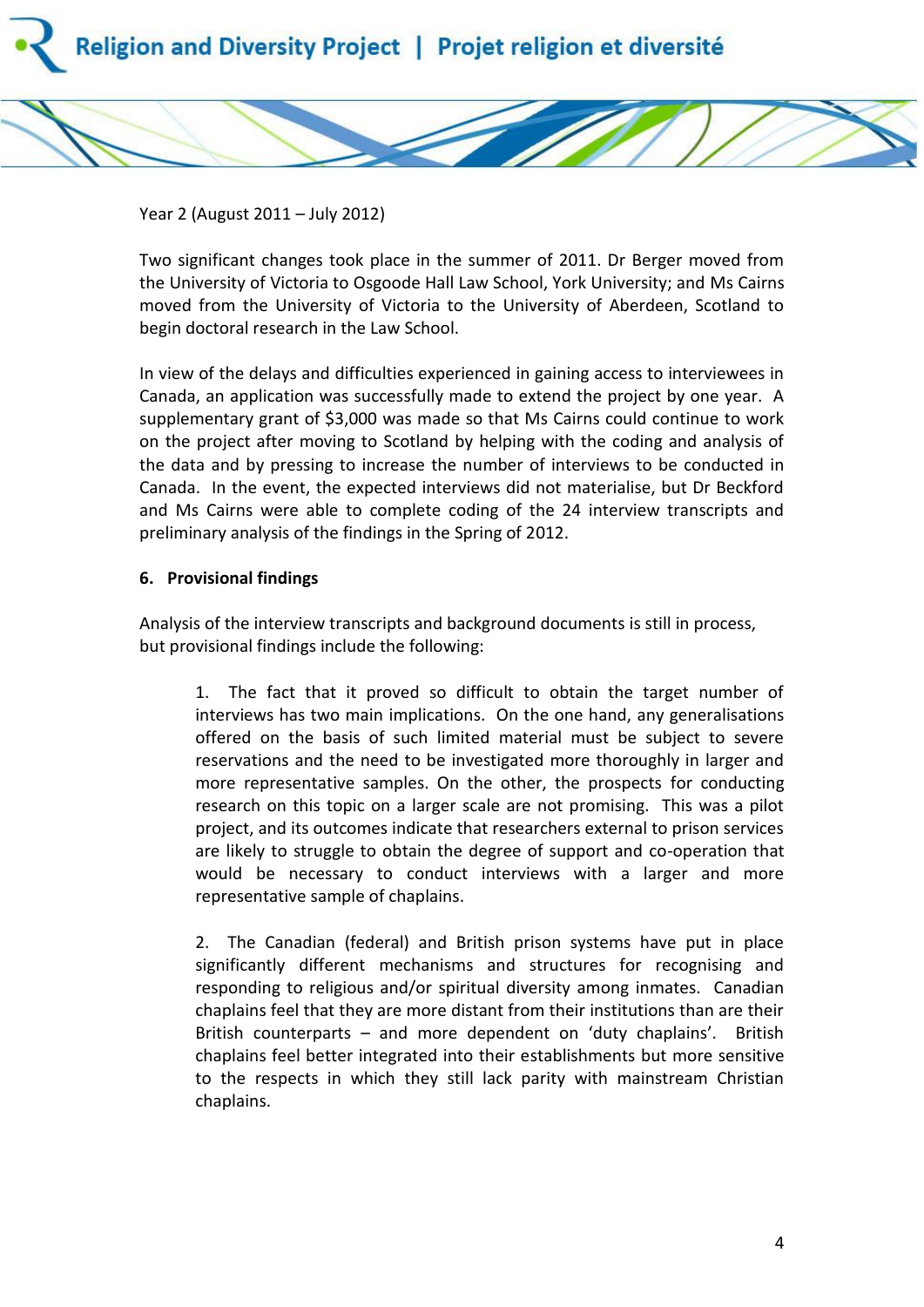3. The routes by which interviewees found their way into prison chaplaincy are varied but predominantly a matter of personal contacts through a variety of networks. Levels of training and induction are highly variable.

4. Canadian chaplains aspire to being part of 'universal chaplaincy', whereas British chaplains are more likely to express either contentment with their position or a desire to achieve strict parity with chaplains perceived to be better resourced. Nevertheless, the chaplains of both countries express some ambivalence towards working in prison systems that might co-opt them or flatten out the distinctiveness of Islamic beliefs and practices.

5. Chaplains are also ambivalent towards the tendency of prison systems to induce sharper notions of orthopraxy than are common in the outside world. They see advantages in being able to make inmates aware of their religious obligations but they also see disadvantages in the risk that orthopraxy might thereby become rigid and fundamentalistic. This hints at a wider ambivalence towards the respective merits and attractions of universalism (or generic provision of religious and spiritual care) and particularism (or inducement of strong identification with particular faith traditions and practices).

6. Chaplains cited very few instances in which prison staff tried to limit the practice of religion on the grounds that it might constitute harm to inmates or that it might be seen as a concession to 'special interests'. They also accepted that security concerns took precedence over inmates' right to practise their faith and were not often used as an excuse for placing restrictions on religion.

7. Questions about the possibility that administrative procedures could be deployed to enforce boundaries between forms of religion that were either 'acceptable' or 'unacceptable' to prison staff were not high on the chaplains' lists of concerns. Some of them reported hearing about such practices, but very few had first-hand experience of them.

8. The response of chaplains towards inmates' requests for registration or reregistration as members of their faith group varied from cautious to liberal. But chaplains were also constrained by regulations governing the procedure for officially recording inmates' religious identity.

9. Few chaplains alleged that members of prison officers were unfair or unjust in their treatment of inmates from different religions. And they tended to explain the exceptions as the result of ignorance, lack of education, lack of training or lack of experience. But some Muslim chaplains were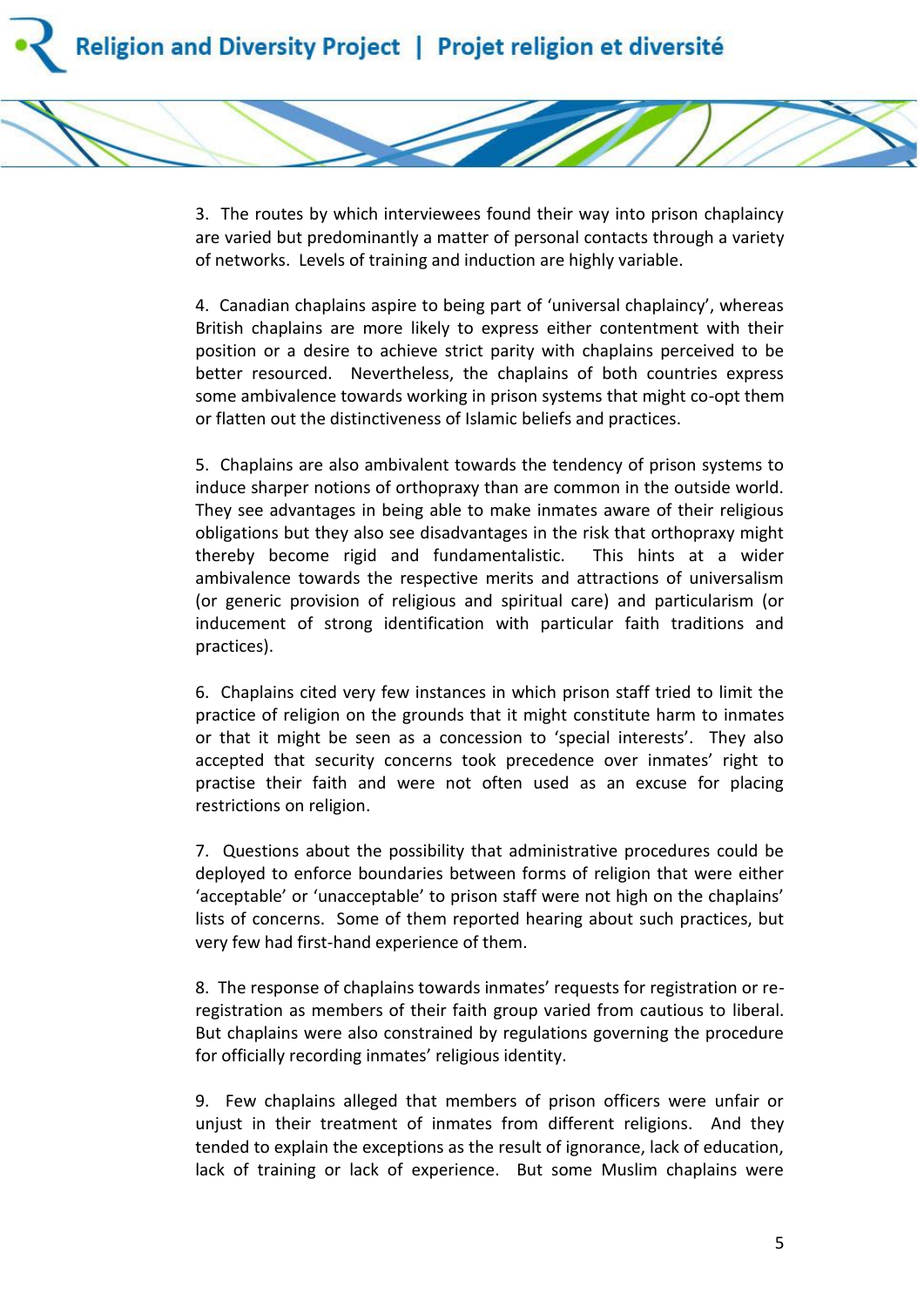

dissatisfied with the distribution of resources among chaplaincy workers representing different faith groups, attributing this to bias among administrators. In the words of a Canadian Muslim chaplain 'The higher you go up, the more Christian it gets'.

# **7. Outputs**

- James A. Beckford "Religious diversity in prisons: contentions and chaplains", forthcoming in *Sciences Religieuses*
- James A. Beckford and I. Cairns "Muslim prison chaplains in Canada and Britain", in preparation for the annual MCRI team meeting, Cambridge, September 2012
- Further papers are planned on the project's theoretical and substantive implications.
- A bibliography of approximately 110 items relating to religion and prisons.
- Contact has been made with researchers at Monash University, Australia who are considering the possibility of using the Canadian/British study as the basis for research in Australia.
- The RA, Ilona Cairns, gained experience in the use of NVivo 9, a qualitative data analysis package; in the preparation and conduct of telephone interviews; in the investigation of Canadian laws and cases relating to religion and prisons; and in the writing of a conference paper.

# **8. Finance**

To support this project in 2010/11, Benjamin Berger contributed approximately \$2500 of his own research funds for RA hours as well as funds to purchase a computer and recording equipment for the Canadian work.

| <b>Budget and Student Information</b> |           |              |               |                   |  |  |
|---------------------------------------|-----------|--------------|---------------|-------------------|--|--|
| <b>Student Funding</b>                |           |              |               |                   |  |  |
|                                       | Amount    | Name         | Dates         | Project           |  |  |
| <b>Student Research Stipends</b>      |           |              |               |                   |  |  |
| Student                               |           |              |               |                   |  |  |
| Assistantship                         |           |              |               |                   |  |  |
| On research                           | \$2236.25 | Ilona Cairns | September     | Religion and      |  |  |
| regarding                             |           |              | 2010 to April | Prisons (with BLB |  |  |
| theoretical,                          |           |              | 2011          | and JB)           |  |  |
| historical, and                       |           |              |               |                   |  |  |
| jurisprudential                       |           |              |               |                   |  |  |
| issues                                |           |              |               |                   |  |  |